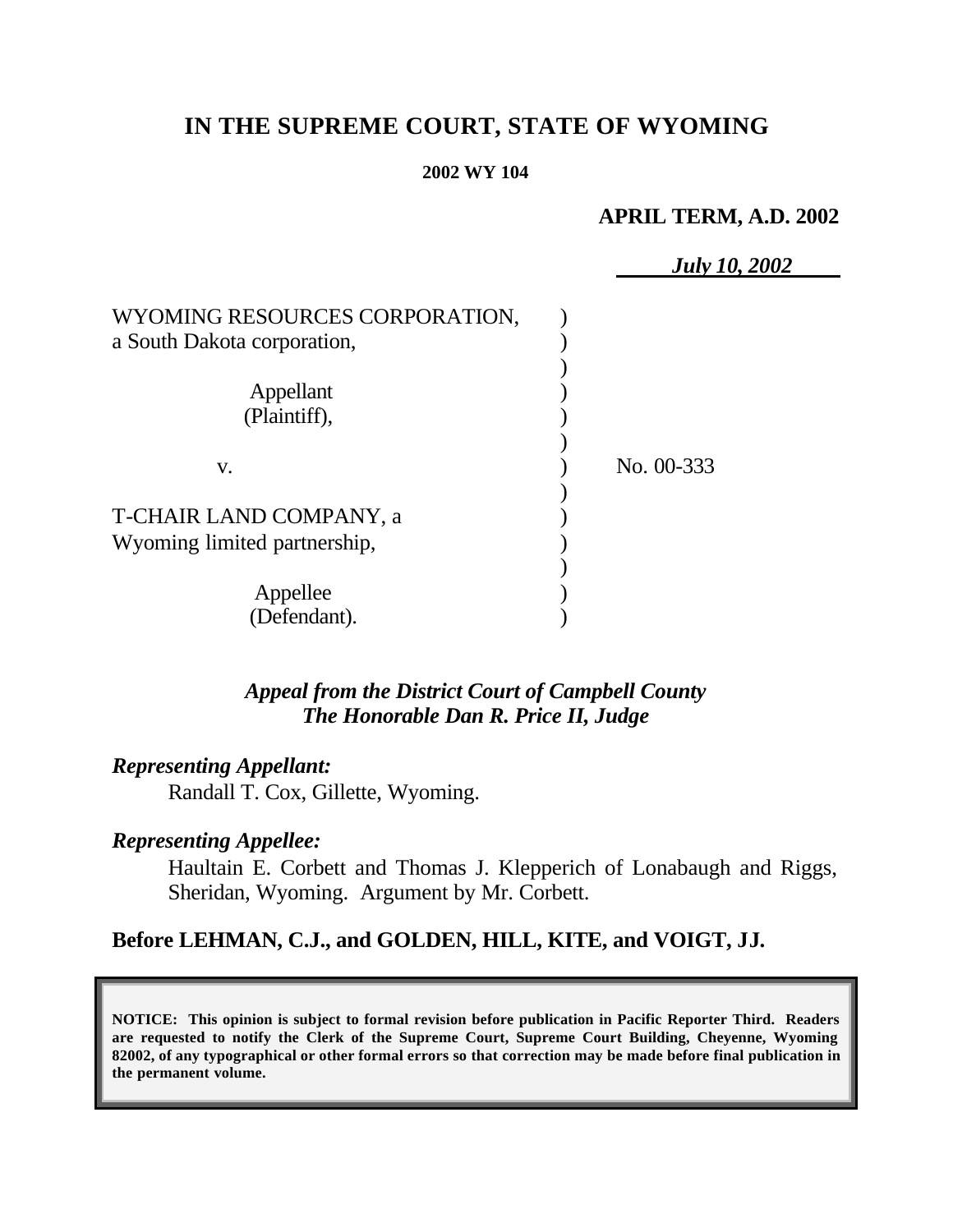### **GOLDEN**, Justice.

[¶1] Appellant Wyoming Resources Corporation (WRC) and Appellee T-Chair Land Company (T-Chair) entered into contractual agreements providing WRC access to oil and coalbed methane production wells by roads on T-Chair's ranch property. A dispute arose after T-Chair contended that improperly controlled water produced from WRC's coalbed methane production wells was damaging the surface of its ranch property. When WRC began to operate more wells without resolving this dispute, T-Chair blocked WRC's access to the roads on its property, denying WRC access to its wells. Wyoming statute permits a gas production company to obtain an access easement through a condemnation action when necessary. After determining that WRC had access by contract, the district court decided that the easement was not necessary and dismissed the condemnation action. The primary issue in this appeal is the meaning of the statutory language, "the property sought to be acquired is necessary for the project," found in Wyo. Stat. Ann.  $\S$  1-26-504(a)(iii) (LexisNexis 2001). Addressing the limited question whether contractual rights preclude condemnation proceedings, we hold that the district court's conclusion on this question is in error as a matter of law and reverse its determination. The issue of public use and necessity has many components, and because the trial court did not determine those issues or others as required under W.R.C.P. 71.1, we reverse and remand for further proceedings.

#### **ISSUES**

[¶2] WRC presents the following issues for our review:

I. Whether the district court erred as a matter of law by dismissing the plaintiff's complaint and motion to file a supplemental complaint

A. Whether the district court disregarded settled case law and statutory provisions regarding necessity for easements when it held that the plaintiff failed to prove necessity

B. Whether the district court erred in forcing the plaintiff to make an election of remedies

II. Whether the district court erred by permitting the defendant to deny that the plaintiff needs an easement when the defendant has repeatedly refused to permit the plaintiff to use the road

T-Chair rephrases the issues as follows:

A. Was there sufficient evidence to support the trial court's finding that Plaintiff/Appellant had a contractual right of access to Defendant/Appellee's lands?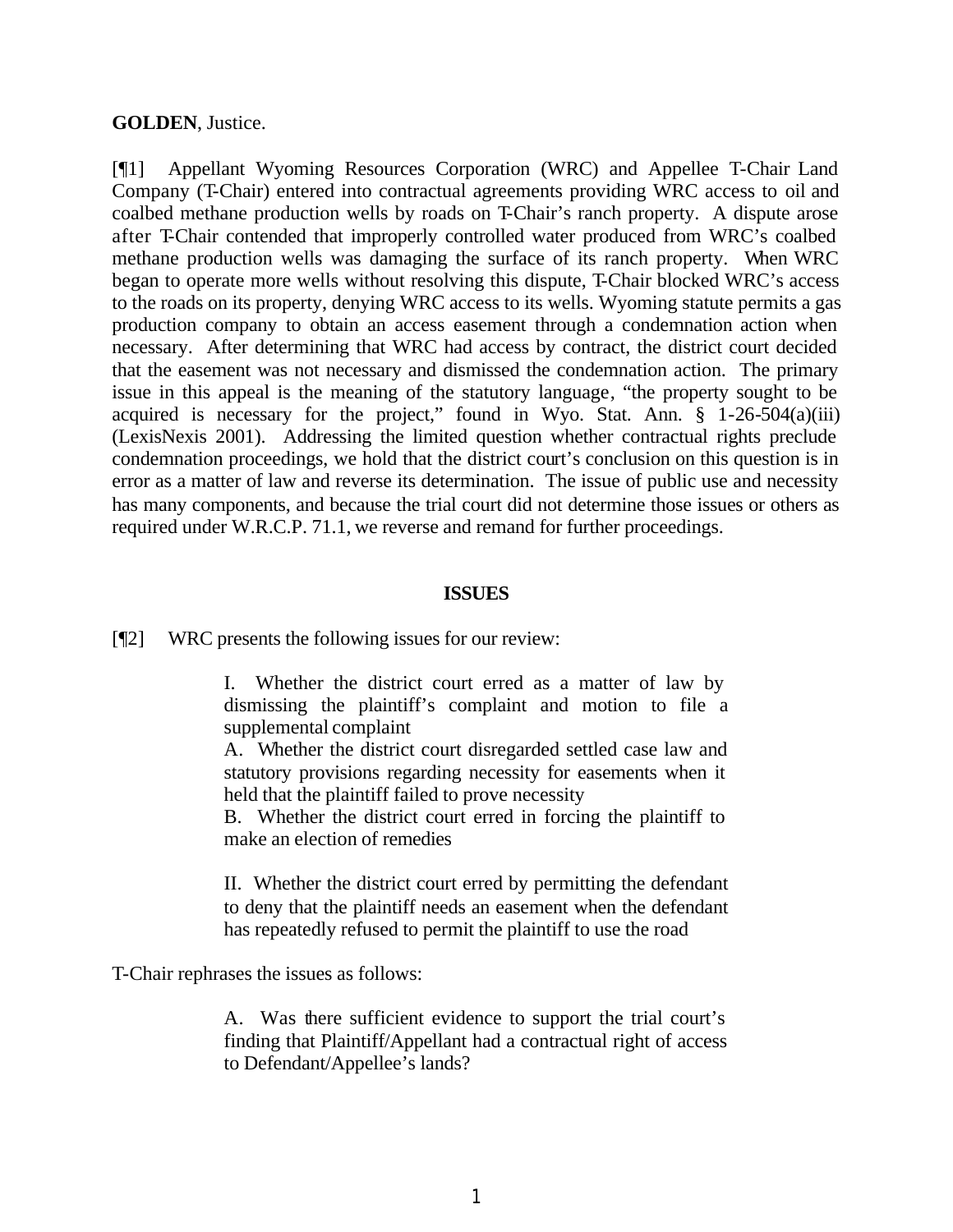B. Is the trial court's determination that Plaintiff/Appellant failed to meet its burden of demonstrating that condemnation was "necessary" clearly erroneous?

C. Did the trial court correctly rule that Plaintiff/Appellant may not invoke condemnation proceedings to avoid the obligations contained in existing contracts between it and Defendant/Appellee?

### **FACTS**

[¶3] T-Chair Land Company is the owner of a family ranch in southern Campbell County, Wyoming. WRC filed an amended complaint for condemnation seeking to condemn a rightof-way, thirty feet in width, for access across T-Chair's lands for the purpose of operating oil and gas exploration, drilling, production and transportation facilities and related improvements. The district court found that WRC operates and owns interests in existing oil wells on lands owned by T-Chair and on lands adjacent to the ranch that are accessed by roads on T-Chair land. WRC plans to drill additional oil and coalbed methane wells and conduct additional development of both types of wells on T-Chair lands and on lands adjacent to the ranch that are accessed by crossing the ranch's lands. At the time that WRC acquired operating rights in ten existing oil wells located with the T-Chair Ranch, these ten oil wells were subject to eleven annually renewable access agreements between the parties. Under these existing access agreements, WRC paid T-Chair \$22,400 in 1999 for access to ten oil wells by fifteen miles of private roadway.

[¶4] On June 26, 1999, WRC and T-Chair executed a surface use agreement for additional access and surface use rights for the purpose of developing coalbed methane gas and oil wells on the T-Chair Ranch. T-Chair claims that the surface use agreement required WRC to prevent produced coalbed methane water from overflowing the existing Brown Reservoir. WRC made initial payments under this agreement and drilled eight coalbed methane wells on T-Chair Ranch. On December 7, 1999, T-Chair notified WRC that it had breached the agreement by the unauthorized discharge of produced water and demanded that WRC honor its contractual commitment to curtail the water production; however, WRC had not curtailed it as of September 7, 2000. In March of 2000, T-Chair learned that WRC planned to drill fourteen additional coalbed methane wells on the ranch, and, at that time, T-Chair prevented access. The parties disputed whether TChair suspended access pending remedy of the default or terminated the access agreement.

[¶5] On June 14, 2000, WRC filed a complaint in condemnation and sought to condemn a road it already accessed pursuant to the eleven oil well access agreements between the parties. As required by statute, WRC offered to purchase the easement it sought to condemn. It proposed a one-time payment of \$6,000 although at the time it was contractually obligated to pay \$22,400 for the year.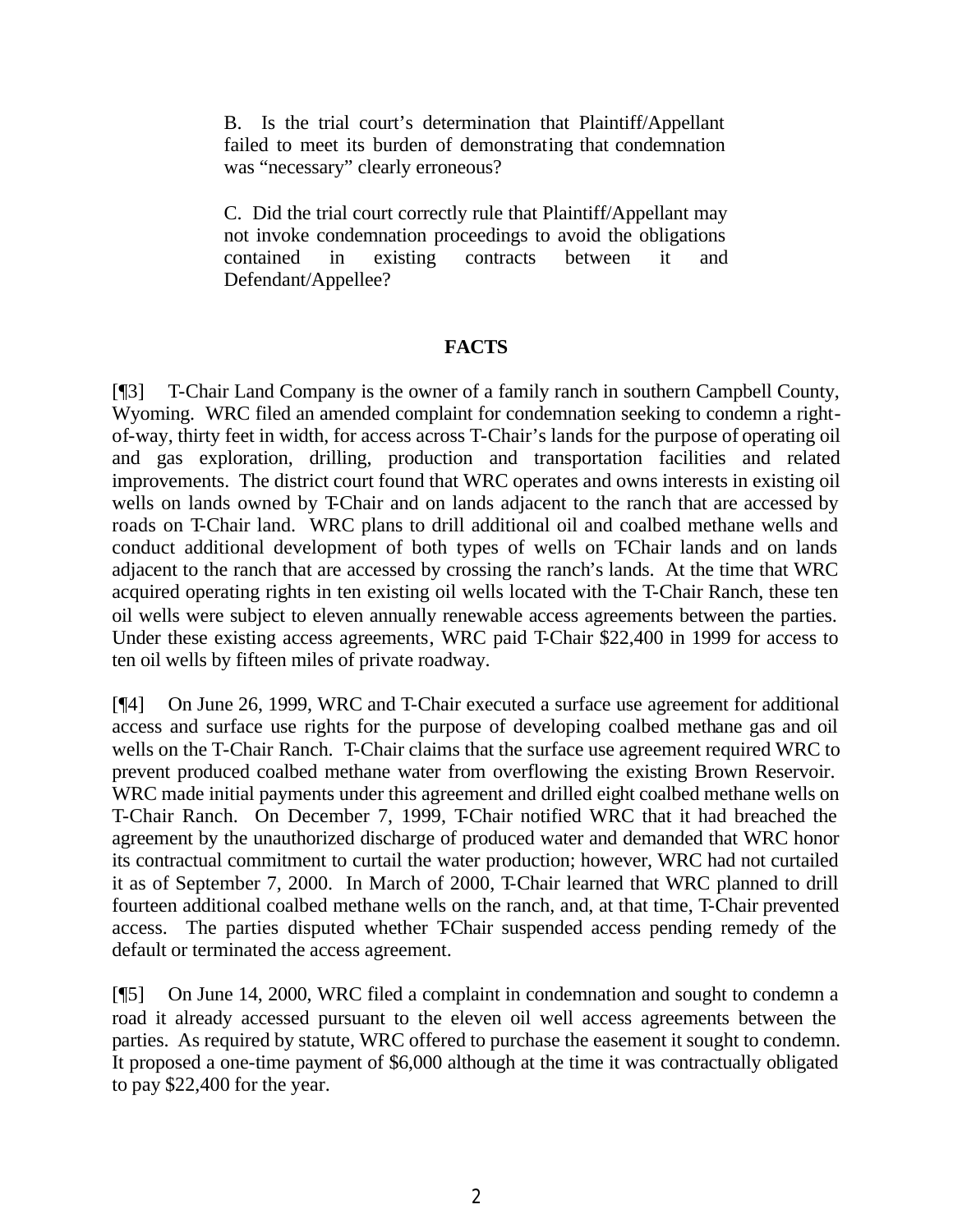[¶6] The district court determined that T-Chair had suspended, not terminated, access and WRC had not established necessity for condemnation as required by Wyoming's Eminent Domain Act because it had existing contractual access to T-Chair lands. The district court dismissed the complaint, and this appeal followed.

### **STANDARD OF REVIEW**

[¶7] Eminent domain proceedings are authorized by constitutional and statutory provisions and governed by W.R.C.P. 71.1. The district court determines all issues arising on the complaint for condemnation including notice, the plaintiff's right to make the appropriation, plaintiff's inability to agree with the owner, the necessity for the appropriation, and the regularity of the proceedings. W.R.C.P.  $71.1(e)(2)(A)$ . Only the issue of compensation may be tried before a jury. W.R.C.P. 71.1(j).

[¶8] When we review the district court's determination of issues required by Rule 71.1(e)(2), "we uphold the judgment if there is evidence to support it, and in doing so we look only to the evidence submitted by the prevailing party and give to it every favorable inference which may be drawn therefrom, without considering any contrary evidence." *Town of Wheatland v. Bellis Farms, Inc.,* 806 P.2d 281, 284 (Wyo. 1991). Where the district court's ultimate conclusions decide questions of law, we afford no deference to its decision. *See Coronado Oil Co. v. Grieves,* 603 P.2d 406, 410 (Wyo. 1979); *see also Homesite Co. v. Board of County Comm'rs of Laramie,* 240 P.2d 885, 889 (Wyo. 1952).

#### **DISCUSSION**

[¶9] Article 1, Section 32 of the Wyoming Constitution provides:

Private property shall not be taken for private use unless by the consent of the owner, except for private ways of necessity . . . nor in any case without due compensation.

Eminent domain is the State's right and power to appropriate private property to promote the general welfare. *Coronado Oil Co.*, 603 P.2d at 410. The Wyoming Eminent Domain Act is set forth in Wyo. Stat. Ann. § 1-26-501 through § 1-26-817. Wyo. Stat. Ann. § 1-26- 502(a)(vi) (LexisNexis 2001). The right of eminent domain is extended to gas production companies by Wyo. Stat. Ann.  $\S$  1-26-814 and 815 (LexisNexis 2001)<sup>1</sup> for acquisition of

 $\frac{1}{3}$  \$ 1-26-814. Right of eminent domain granted; petroleum or other pipeline companies; purposes.

Whenever any utility or any petroleum or other pipeline company, authorized to do business in this state, has not acquired by gift or purchase any land, real estate or claim required for the construction, maintenance and operation of their facilities and appurtenances or which may be affected by any operation connected with the construction or maintenance of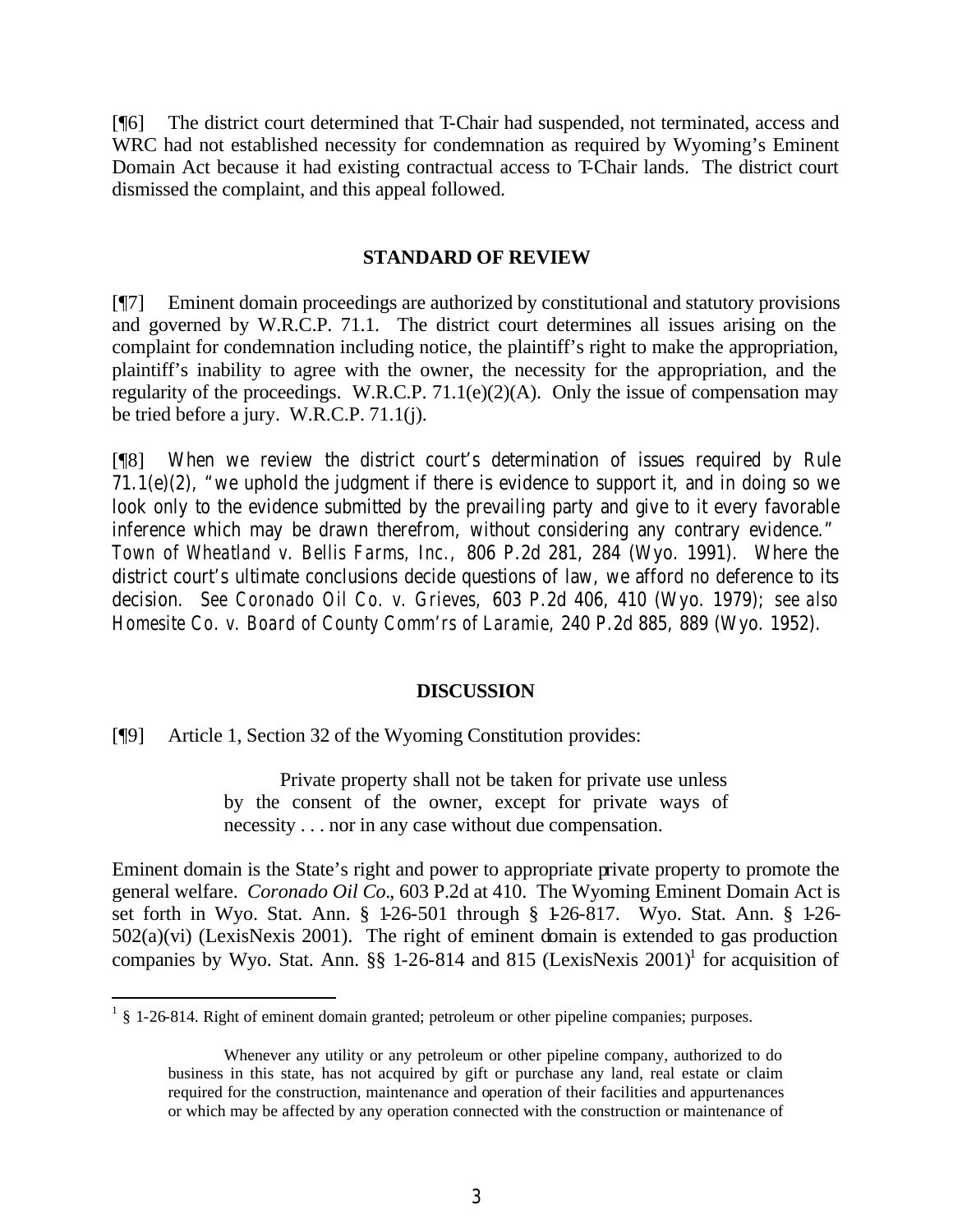easements. We have previously recognized that the obvious purpose of the constitutional and statutory provisions is to provide a means whereby a landowner or owner of an interest in lands, enclosed on all sides by lands of others and unable to get to the land from a public road or highway, can get relief by condemning a right of way to it across intervening land. *Coronado Oil Co.*, 603 P.2d at 410.<sup>2</sup> *Coronado Oil Co.* concluded that the legislature intended that the interests of a federal oil and gas lessee were sufficient to permit the lessee

the same, the utility or company has the right of eminent domain and may condemn the easement required by the utility or company.

§ 1-26-815. Right of eminent domain granted; ways of necessity for authorized businesses; purposes; extent.

(a) Any person, association, company or corporation authorized to do business in this state may appropriate by condemnation a way of necessity over, across or on so much of the lands or real property of others as necessary for the location, construction, maintenance and use of reservoirs, drains, flumes, ditches including return flow and wastewater ditches, underground water pipelines, pumping stations and other necessary appurtenances, canals, electric power transmission lines, railroad trackage, sidings, spur tracks, tramways, roads or mine truck haul roads required in the course of their business for agricultural, mining, exploration drilling and production of oil and gas, milling, electric power transmission and distribution, domestic, municipal or sanitary purposes, or for the transportation of coal from any coal mine or railroad line or for the transportation of oil and gas from any well.

(b) The right of condemnation may be exercised for the purpose of:

(i) Acquiring, enlarging or relocating ways of necessity; and

(ii) Acquiring easements or rights-of-way over adjacent lands sufficient to enable the owner of the way of necessity to construct, repair, maintain and use the structures, roads or facilities for which the way of necessity is acquired.

(c) A way of necessity acquired hereunder shall not exceed one hundred (100) feet in width on each side of the outer sides or marginal lines of the reservoir, drain, ditch, underground water pipeline, canal, flume, power transmission line, railroad trackage, siding or tramway unless a greater width is necessary for excavation, embankment or deposit of waste from excavation. In no case may the area appropriated exceed that actually necessary for the purpose of use for which a way of necessity is authorized.

2 "Our decision in the second *Coronado* case, [*Coronado Oil Co. v. Grieves,*] 642 P.2d 423 [(Wyo. 1982)], did not consider the expanded range of compensation factors that the legislature recognized in adopting the Act. Pursuant to the provisions of the Act, the landowner whose property is the subject of a partial taking is entitled to prove not only the difference between the fair market value of the property prior to the taking and the fair market value of the remainder after the taking, under the 'before and after rule,' but he also is entitled to prove the value of the property rights taken. The measure of compensation is the greater of those alternative amounts. Section 1-26-702(b), W.S.1977. The landowner may prove the fair market value of the property taken by any method of valuation that is just and equitable if there is no relevant market establishing the value. Section 1-26-704(a)(ii), W.S.1977. In § 1-26-706(a)(i), the legislature provided that the fair market value of the remainder should reflect increases or decreases in value caused by the proposed project including 'impairment of the use of [the landowner's] other property caused by the condemnation' and, in the following subsection (ii), provision is made for 'increase in damage to [the landowner's] property by the general public which could reasonably be expected to occur as a result of the proposed actions of the condemnor; \*\*\*.' The effect of this statutory scheme is to permit the landowner to establish the appropriate amount of just compensation for a partial taking by any rational method so long as he is able to introduce competent evidence to that end." *L.U. Sheep Co. v. Board of County Comm'rs of County of Hot Springs,* 790 P.2d 663, 671-72 (Wyo. 1990).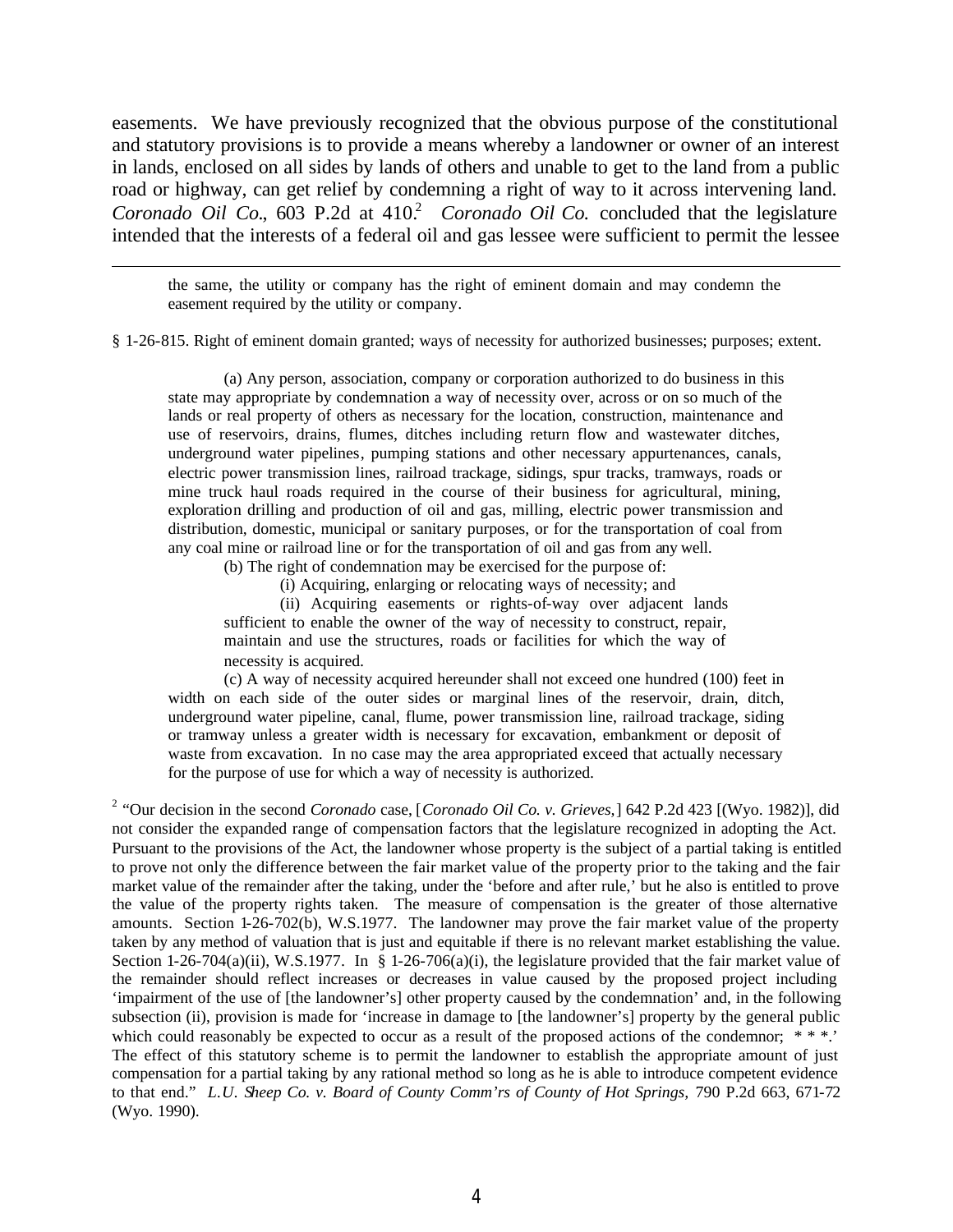to condemn private property to obtain a right-of-way to its oil and gas leases. *Id.* at 410-11. The Wyoming Constitution recognizes the proposition that the uses there outlined while serving a private purpose indirectly benefit the general public. "A private use is by constitutional edict given the force and effect of a public use." *Id.* at 410 (citing *Grover Irrigation & Land Co. v. Lovella Ditch, Reservoir & Irrigation Co.,* 21 Wyo., 204, 131 P. 43 (1913)). This Court has previously decided that the eminent domain statutes provide a separate and distinct remedy from the private road application process. *Id.* at 412.

[¶10] In an eminent domain proceeding, the district court reviews the condemnor's actions vis-a-vis the three statutory requirements found in Wyo. Stat. Ann. § 1-26-504(a). *Bellis Farms, Inc.,* 806 P.2d at 281. That statute provides:

§ 1-26-504. Requirements to exercise eminent domain.

(a) Except as otherwise provided by law, the power of eminent domain may be exercised to acquire property for a proposed use only if all of the following are established:

(i) The public interest and necessity require the project or the use of eminent domain is authorized by the Wyoming Constitution;

(ii) The project is planned or located in the manner that will be most compatible with the greatest public good and the least private injury; and

(iii) The property sought to be acquired is necessary for the project.

Wyo. Stat. Ann. § 1-26-504(a) (LexisNexis 2001).

[¶11] The district court ruled that WRC could not demonstrate necessity for condemnation as required by statute because it had access pursuant to its existing agreements. A number of other jurisdictions have decided that, unless precluded by statute, the existence of a lease agreement between property owners does not preclude an action for eminent domain if necessary to protect property interests or maintain facilities and improvement. *Bear Creek Development Corp. v. Dyer,* 790 P.2d 897, 898 (Colo. App. 1990)(citing cases). Generally, however, these decisions were made where condemnors sought the fee simple title to the property, facts showed that the necessity was permanent, and the public could not reasonably require expensive and permanent buildings to be constructed on the land in which the petitioner had only a limited interest by virtue of a lease agreement. *Central Hanover Bank & Trust v. Pan American Airways,* 188 So. 820, 824-25 (Fla. 1939) (discussing cases).

[¶12] By statute, the Wyoming legislature has given the condemnor discretion to acquire property either by purchase, contract, or eminent domain proceedings, Wyo. Stat. Ann. § 1-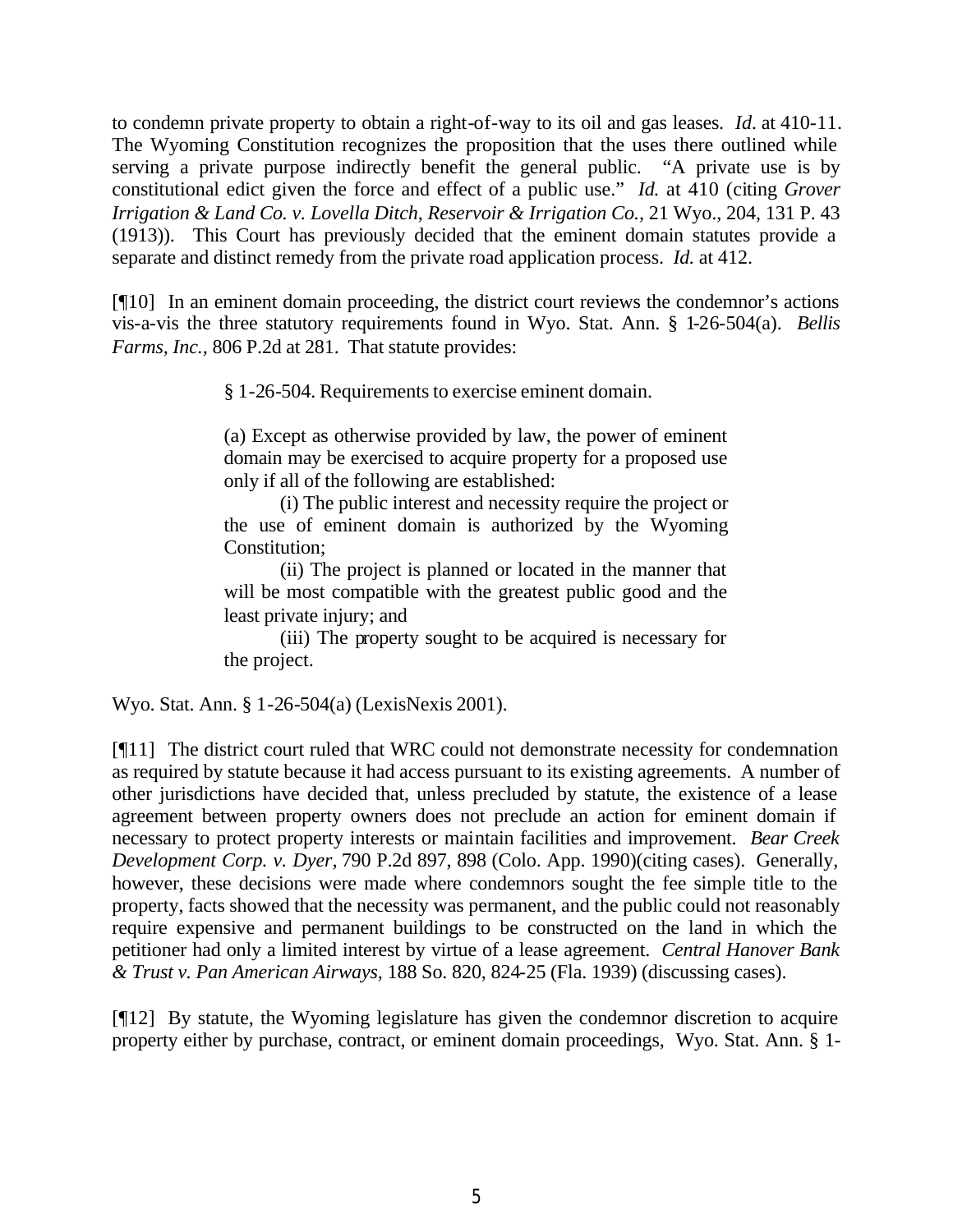$26-503$ ,<sup>3</sup> and we conclude that by this language alone the eminent domain act does not preclude a condemnation action although an access agreement exists between the parties. Although WRC is not seeking a fee simple title to property, but rather an easement; its necessity is not permanent because it holds a leased property interest presumably of limited duration; and nothing in the record shows that expensive and permanent buildings have been constructed which would cause the property owners' objection to condemnation to be unreasonable, we nevertheless hold that a different rationale exists permitting WRC to acquire its easement by eminent domain proceedings.

[¶13] The taking of private property for a private way of necessity is recognized as valid in Wyoming because "[t] here is a public interest in giving access by individuals to the road and highway network of the state as a part and an extension thereof for economic reasons and the development of land as a resource for the common good, whether residential or otherwise." *Hulse v. First American Title Co. of Crook County,* 2001 WY 95, ¶30, 33 P.3d 122, ¶30 (Wyo. 2001). "[T]he right to condemn a way of necessity under constitutional and statutory provisions is an expression of public policy against landlocking property and rendering it useless." *Id.; see Coronado Oil Co.*, 603 P.2d at 410.

[¶14] The legislature has enacted the eminent domain and private road establishment acts so that access will be available to permit mineral estate owners to realize the full benefit of their property ownership and landlocked property will not be rendered useless. The dismissal is reversed and remanded for further proceedings required pursuant to W.R.C.P. 71.1. In addition to further judicial review of necessity, those proceedings should include judicial review of whether WRC has complied with the requirements of Wyo. Stat. Ann. §§ 1-26-509 and 510 (LexisNexis 2001). Those statutes provide:

§ 1-26-509. Negotiations; scope of efforts to purchase.

(a) A condemnor shall make reasonable and diligent efforts to acquire property by good faith negotiation.

(b) In attempting to acquire the property by purchase under W.S. 1-26-510, the condemnor, acting within the scope of its powers and to the extent not otherwise forbidden by law, may negotiate and contract with respect to:

  $3$  Wyo. Stat. Ann. § 1-26-503 (LexisNexis 2001) provides:

<sup>(</sup>a) Nothing in this act requires that the power of eminent domain be exercised to acquire property. Whether property necessary for public use is to be acquired by purchase, other means or by eminent domain is a decision left to the discretion of the person authorized to acquire the property.

<sup>(</sup>b) Subject to any other statute relating to the acquisition of property, any person or public entity authorized to acquire property for a particular use by eminent domain may also acquire the property for the use by grant, purchase, lease, gift, devise, contract or other means.